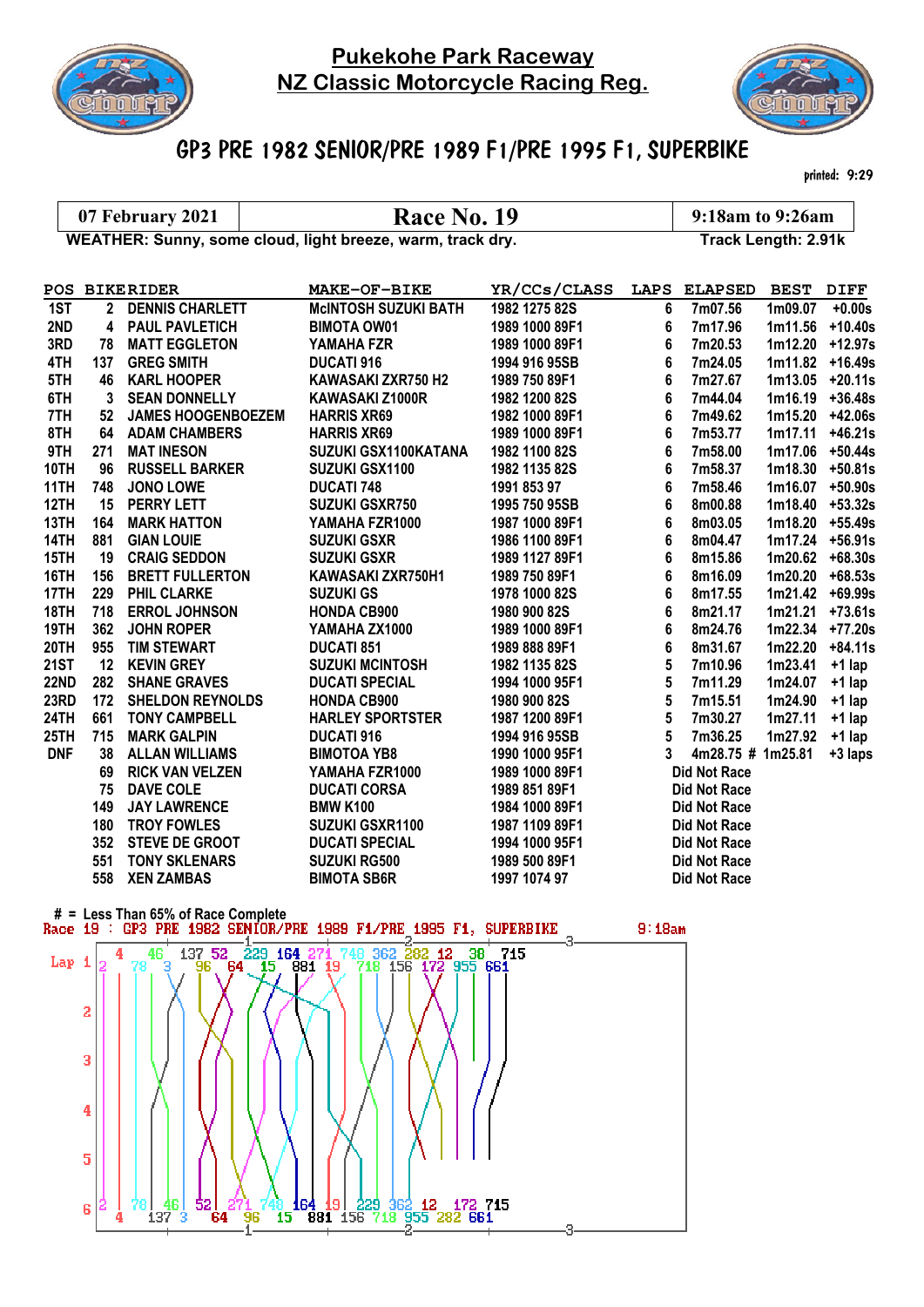**Pukekohe Park Raceway - NZ Classic Motorcycle Racing Reg. GP3 PRE 1982 SENIOR/PRE 1989 F1/PRE 1995 F1, SUPERBIKE** 

| 07 February 2021                                                                                                                                                       | Race No. 19                                                                                                                                                                                                                                                                                                                                                                                                                                                                                                                                                                        | Start Time = $9:18$ am                                                                                                                                                                                                                                                 |
|------------------------------------------------------------------------------------------------------------------------------------------------------------------------|------------------------------------------------------------------------------------------------------------------------------------------------------------------------------------------------------------------------------------------------------------------------------------------------------------------------------------------------------------------------------------------------------------------------------------------------------------------------------------------------------------------------------------------------------------------------------------|------------------------------------------------------------------------------------------------------------------------------------------------------------------------------------------------------------------------------------------------------------------------|
| RUN-TIME LAP-TIME<br>lap mm:ss.ff mm:ss.ff <br>$6$   7:07.56  1:13.15 <br>5   5:54.41   1:10.66  <br>4   4:43.75   1:09.15  <br>BIKE No. : 2<br><b>DENNIS CHARLETT</b> | <b>RUN-TIME LAP-TIME</b><br>lap mm:ss.ff mm:ss.ff <br>6   7:44.04   1:16.79  <br>5   6:27.25   1:16.84  <br>$4$   5:10.41  1:16.73 <br>3   3:53.68   1:16.76  <br>$3$   $3:34.60$   $1:09.07$  * $3$   $3:53.68$   $1:16.76$  <br>2   $2:25.53$   $1:09.46$   2   $2:36.92$   $1:16.19$  *<br>1   1:16.07   1:16.07   1   1:20.73   1:20.73  <br>BIKE No. : 3<br>MCINTOSH SUZUKI BATH KAWASAKI Z1000R<br><b>SEAN DONNELLY</b>                                                                                                                                                      | RUN-TIME LAP-TIME<br>lap mm:ss.ff mm:ss.ff <br>$6$   7:17.96  1:12.95 <br>5   6:05.01   1:12.66  <br>4   4:52.35   1:11.76  <br>3   3:40.59   1:11.56   *<br>2   2:29.03   1:12.07  <br>1   1:16.96   1:16.96 <br>BIKE No. : 4<br><b>BIMOTA OW01</b><br>PAUL PAVLETICH |
| RUN-TIME LAP-TIME<br>5   7:10.96   1:25.58  <br>BIKE No. : 12<br><b>KEVIN GREY</b>                                                                                     | RUN-TIME LAP-TIME<br>lap mm:ss.ff mm:ss.ff <br>lap mmm:ss.ff mm:ss.ff  6   8:00.88  1:18.40 * 6   8:15.86  1:20.85 <br>$5$   6:42.48  1:18.63 <br>4   5:45.38   1:23.56   4   5:23.85   1:18.43  <br>$3$   $4:21.82$   $1:23.41$   $*$ $3$   $4:05.42$   $1:19.29$  <br>2   2:58.41   1:23.68   2   2:46.13   1:19.08  <br>$1 \mid 1:34.73 \mid 1:34.73 \mid 1 \mid 1:27.05 \mid 1:27.05 \mid$<br><b>BIKE No. : 15</b> BIKE No. : 19<br>SUZUKI MCINTOSH SUZUKI GSXR750<br>PERRY LETT                                                                                               | RUN-TIME LAP-TIME<br>lap mm:ss.ff mm:ss.ff <br>$5$   6:55.01  1:20.62 *<br>4   5:34.39   1:21.20  <br>3   4:13.19   1:21.29 <br>2   2:51.90   1:22.28  <br>$1 \mid 1:29.62 \mid 1:29.62 \mid$<br>SUZUKI GSXR<br><b>CRAIG SEDDON</b>                                    |
| $3   4:28.75   1:25.81   *$<br>BIKE No. : 38<br><b>BIMOTOA YB8</b><br>ALLAN WILLIAMS                                                                                   | <b>RUN-TIME LAP-TIME</b><br>$\frac{1}{2} \lim_{n \to \infty} \frac{1}{2} \lim_{n \to \infty} \frac{1}{2} \lim_{n \to \infty} \frac{1}{n} \lim_{n \to \infty} \frac{1}{n}$<br>$6$   7:27.67  1:15.59 <br>RUN-TIME LAP-TIME 5   6:12.08   1:13.13  <br>lap mmm:ss.ff mm:ss.ff  4   4:58.95  1:13.54  4   5:18.50  1:16.80 <br>$3 \mid 3:45.41 \mid 1:13.05 \mid *$<br>2   3:02.94   1:26.26   2   2:32.36   1:13.62   2   2:42.81   1:18.38  <br>1   1:36.68   1:36.68   1   1:18.74   1:18.74   1   1:24.43   1:24.43<br><b>BIKE No. : 46<br/>KAWASAKI ZXR750 H2</b><br>KARL HOOPER | RUN-TIME LAP-TIME<br>lap mm:ss.ff mm:ss.ff <br>$6$   7:49.62   1:15.20   *<br>5   6:34.42   1:15.92  <br>3   4:01.70   1:18.89  <br>BIKE No. : 52<br><b>HARRIS XR69</b><br>HARRIS XR69<br>JAMES HOOGENBOEZEM                                                           |
| <b>HARRIS XR69</b><br>ADAM CHAMBERS                                                                                                                                    | RUN-TIME LAP-TIME NUN-TIME LAP-TIME<br>$\verb lap mm:ss.ff mm:ss.ff ~~ \verb lap mm:ss.ff mm:ss.ff ~~ \verb lap mm:ss.ff mm:ss.ff mm:ss.ff mm:ss.ff ~~$<br>6   7:53.77   1:18.45   6   7:20.53   1:12.54   6   7:58.37   1:18.30   *<br>5   6:35.32   1:17.26   5   6:07.99   1:12.25   5   6:40.07   1:18.57  <br>4   5:18.06   1:17.11   * 4   4:55.74   1:12.20   * 4   5:21.50   1:19.02  <br>3   4:00.95   1:18.06   3   3:43.54   1:12.71   3   4:02.48   1:19.76  <br>2<br>BIKE No. : 64 BIKE No. : 78 BIKE No. : 96<br>YAMAHA FZR<br><b>MATT EGGLETON</b>                  | RUN-TIME LAP-TIME<br>SUZUKI GSX1100<br><b>RUSSELL BARKER</b>                                                                                                                                                                                                           |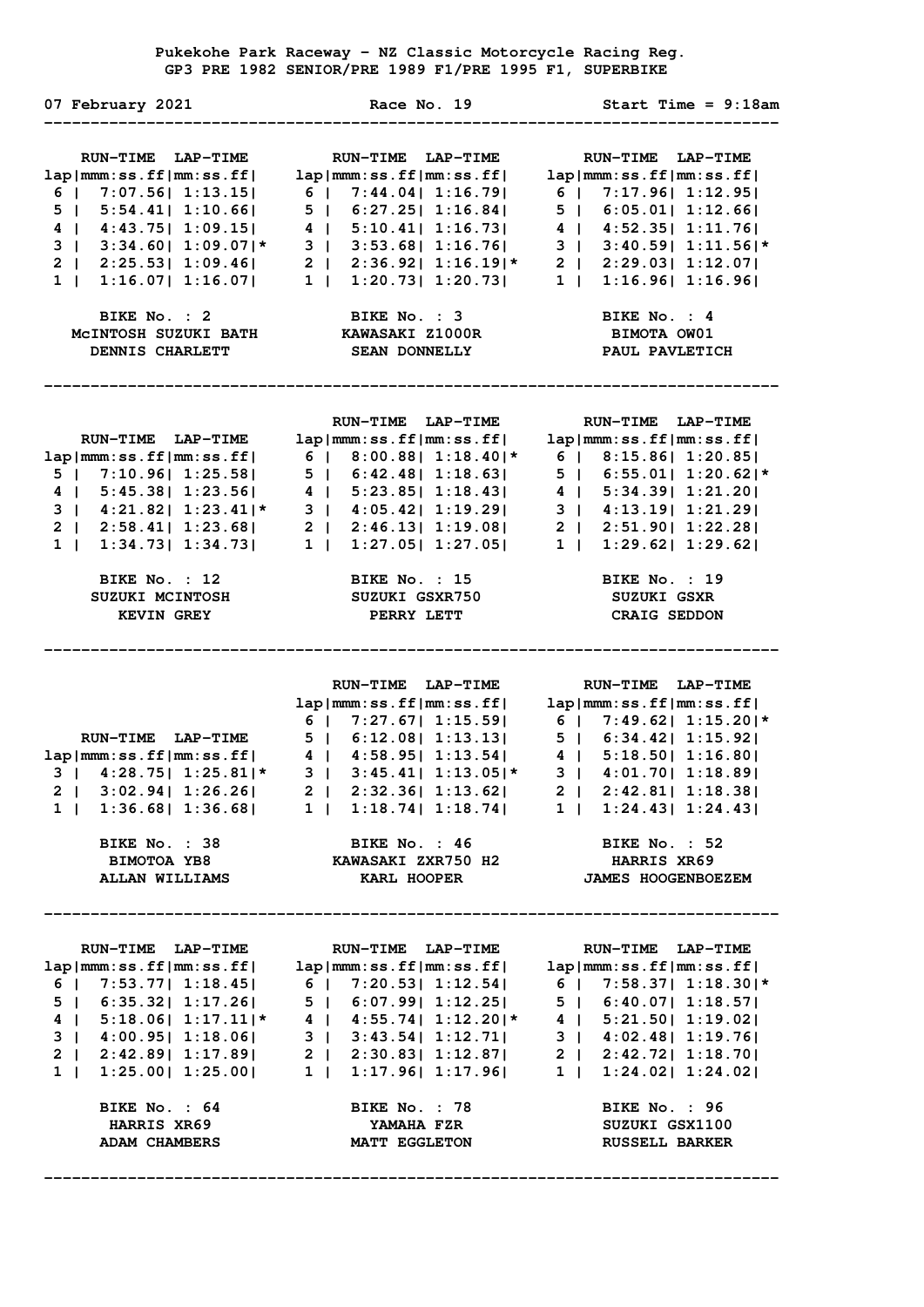| RUN-TIME LAP-TIME                              | RUN-TIME LAP-TIME                                                                                                                               | RUN-TIME LAP-TIME                  |
|------------------------------------------------|-------------------------------------------------------------------------------------------------------------------------------------------------|------------------------------------|
| lap mm:ss.ff mm:ss.ff                          | lap mm:ss.ff mm:ss.ff                                                                                                                           | lap mm:ss.ff mm:ss.ff              |
| $6$   7:24.05   1:13.47                        | $6$   $8:16.09$   $1:20.31$                                                                                                                     | $6$   8:03.05  1:18.20 *           |
| 5   6:10.58   1:12.32                          | 5   6:55.78   1:20.82                                                                                                                           | 5   6:44.85   1:19.34              |
| 4   4:58.26   1:11.96                          | $4$   5:34.96  1:20.20 *                                                                                                                        | 4   5:25.51   1:18.47              |
|                                                | $3$   3:46.30   1:11.82   $\star$   3   4:14.76   1:20.53                                                                                       | 3   4:07.04   1:19.91              |
|                                                | $2   2:34.48   1:13.50   2   2:54.23   1:22.14  $                                                                                               | 2   2:47.13   1:19.82              |
| $1 \mid$                                       | $1:20.98$   $1:20.98$   $1$   $1:32.09$   $1:32.09$                                                                                             | 1   1:27.31   1:27.31              |
|                                                |                                                                                                                                                 |                                    |
| <b>BIKE No. : 137</b>                          | BIKE No. : 156 BIKE No. : 164                                                                                                                   |                                    |
| DUCATI 916                                     | KAWASAKI ZXR750H1                                                                                                                               | YAMAHA FZR1000                     |
| <b>GREG SMITH</b>                              | <b>BRETT FULLERTON</b>                                                                                                                          | <b>MARK HATTON</b>                 |
|                                                |                                                                                                                                                 |                                    |
|                                                |                                                                                                                                                 |                                    |
|                                                |                                                                                                                                                 |                                    |
|                                                | RUN-TIME LAP-TIME                                                                                                                               | RUN-TIME LAP-TIME                  |
| RUN-TIME LAP-TIME                              | lap mm:ss.ff mm:ss.ff                                                                                                                           | lap mm:ss.ff mm:ss.ff              |
|                                                | lap mmm:ss.ff mm:ss.ff  6   8:17.55  1:21.62  6   7:58.00  1:17.06 *                                                                            |                                    |
| $5$   7:15.51   1:25.37                        | 5   6:55.93   1:21.87                                                                                                                           | 5   6:40.94   1:17.09              |
| 4   5:50.14   1:25.11                          | $4 \mid 5:34.06 \mid 1:21.42 \mid *$                                                                                                            | 4   5:23.85   1:17.95              |
| 3   $4:25.03$   $1:25.42$                      | $\begin{array}{c cccc}\n3 & 4 & 4:12.64 & 1:22.21 \\ 2 & 2:50.43 & 1:23.50\n\end{array}$                                                        | 3   4:05.90   1:17.10              |
|                                                | 2   2:59.61  1:24.90 * 2   2:50.43  1:23.50 <br>1   1:34.71  1:34.71  1   1:26.93  1:26.93                                                      | 2   2:48.80   1:19.24              |
|                                                |                                                                                                                                                 | 1   1:29.56   1:29.56              |
|                                                | BIKE No. : 172 BIKE No. : 229 BIKE No. : 271                                                                                                    |                                    |
| HONDA CB900                                    | SUZUKI GS                                                                                                                                       | SUZUKI GSX1100KATANA               |
| SHELDON REYNOLDS                               | PHIL CLARKE                                                                                                                                     | MAT INESON                         |
|                                                |                                                                                                                                                 |                                    |
|                                                |                                                                                                                                                 |                                    |
|                                                |                                                                                                                                                 |                                    |
|                                                | RUN-TIME LAP-TIME                                                                                                                               |                                    |
| RUN-TIME LAP-TIME                              | lap mm:ss.ff mm:ss.ff                                                                                                                           | RUN-TIME LAP-TIME                  |
| lap mm:ss.ff mm:ss.ff                          | 6   8:24.76   1:23.15                                                                                                                           | lap mm:ss.ff mm:ss.ff              |
|                                                | $5$   7:11.29   1:24.78   5   7:01.61   1:22.79                                                                                                 | 5   7:30.27   1:29.29              |
|                                                | 4   5:46.51   1:24.22   4   5:38.82   1:22.42   4   6:00.98   1:28.35                                                                           |                                    |
|                                                | 3   4:22.29   1:24.22   3   4:16.40   1:22.34  * 3   4:32.63   1:27.11  *                                                                       |                                    |
|                                                |                                                                                                                                                 | 2   3:05.52   1:27.45              |
|                                                | 2   2:58.07  1:24.07 * 2   2:54.06  1:22.64 <br>$1 \mid 1:34.00 \mid 1:34.00 \mid 1 \mid 1:31.42 \mid 1:31.42 \mid$                             | $1 \mid 1:38.07 \mid 1:38.07 \mid$ |
|                                                |                                                                                                                                                 |                                    |
| <b>BIKE No. : 282</b>                          | <b>BIKE No. : 362</b>                                                                                                                           | <b>BIKE No. : 661</b>              |
| <b>DUCATI SPECIAL</b>                          | YAMAHA ZX1000                                                                                                                                   | <b>HARLEY SPORTSTER</b>            |
| <b>SHANE GRAVES</b>                            | <b>JOHN ROPER</b>                                                                                                                               | <b>TONY CAMPBELL</b>               |
|                                                |                                                                                                                                                 |                                    |
|                                                |                                                                                                                                                 |                                    |
|                                                | RUN-TIME LAP-TIME                                                                                                                               | RUN-TIME LAP-TIME                  |
| RUN-TIME LAP-TIME                              | $lap mm:ss.ff mm:ss.ff $ $lap mm:ss.ff mm:ss.ff mm:ss.ff $                                                                                      |                                    |
| $lap mm:ss.ff mm:ss.ff $ 6   8:21.17   1:22.55 |                                                                                                                                                 | $6$   7:58.46  1:16.07 *           |
| $5$   7:36.25  1:27.92 *                       | 5   6:58.62   1:22.05                                                                                                                           | 5   6:42.39   1:16.72              |
|                                                |                                                                                                                                                 |                                    |
|                                                | 4   6:08.33   1:28.26   4   5:36.57   1:22.27   4   5:25.67   1:16.80   4   4:40.07   1:29.41   3   4:14.30   1:21.21   * 3   4:08.87   1:18.58 |                                    |
|                                                | $2 \mid 3:10.66 \mid 1:30.00 \mid 2 \mid 2:53.09 \mid 1:22.48 \mid 2 \mid 2:50.29 \mid 1:20.15 \mid$                                            |                                    |
|                                                | $1   1:40.66   1:40.66   1   1:30.61   1:30.61   1:30.14   1:30.14  $                                                                           |                                    |
|                                                | <b>BIKE No. : 718</b>                                                                                                                           | <b>BIKE No. : 748</b>              |
| <b>BIKE No. : 715</b><br>DUCATI 916            | HONDA CB900                                                                                                                                     | DUCATI 748                         |
| <b>MARK GALPIN</b>                             | <b>ERROL JOHNSON</b>                                                                                                                            | JONO LOWE                          |

**-------------------------------------------------------------------------------**